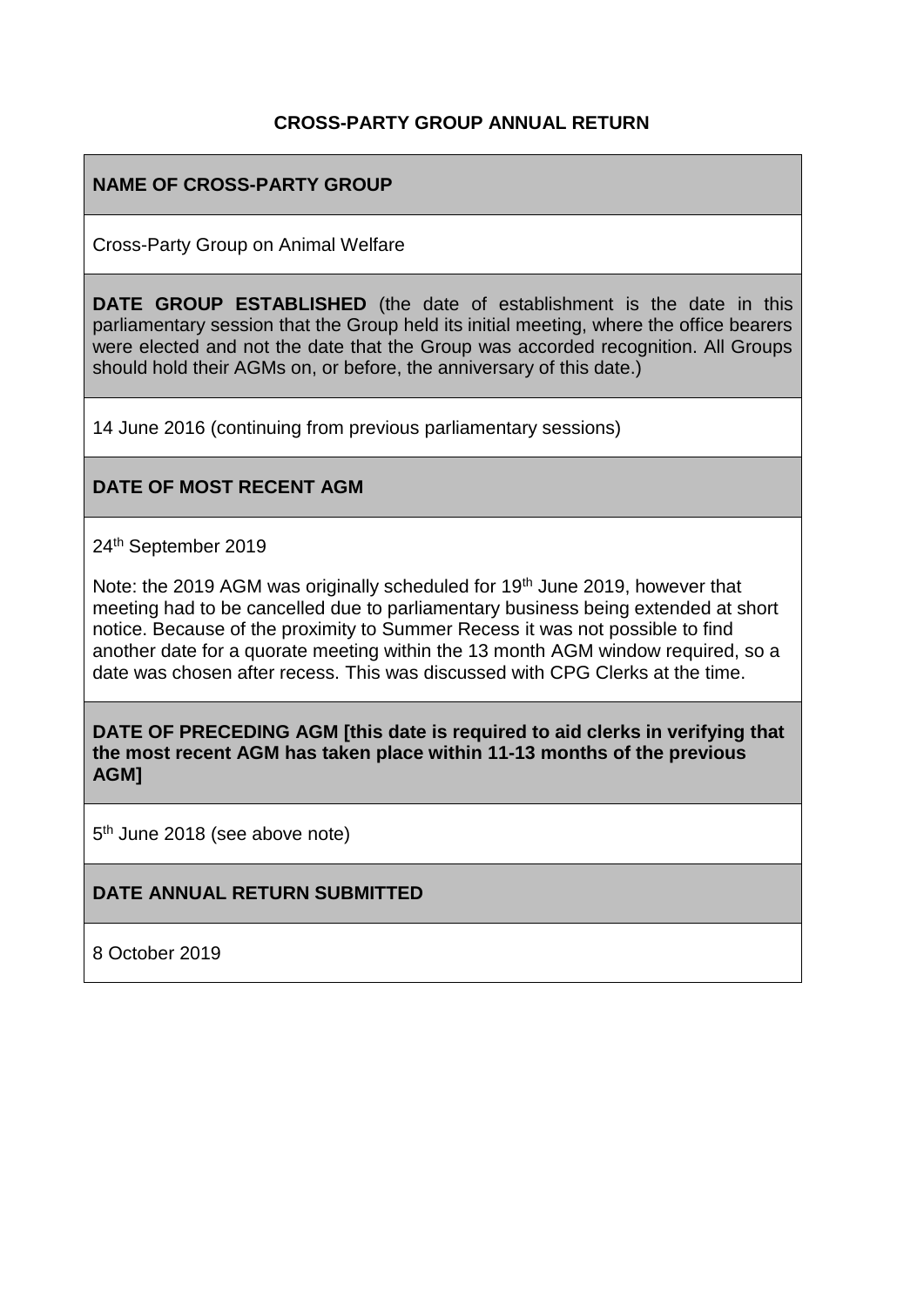**GROUP MEETINGS AND ACTIVITIES** Please provide details of each meeting of the Group including the date of the meeting, a brief description of the main subjects discussed and the MSP and non-MSP attendance figures.Details of any other activities, such as visits undertaken by the Group or papers/report published by the Group should also be provided.

| 05/06/18                                                                                                       | Attendance: 3 MSPs; 27 non MSP members                               |  |
|----------------------------------------------------------------------------------------------------------------|----------------------------------------------------------------------|--|
|                                                                                                                | <b>Matters discussed:</b>                                            |  |
|                                                                                                                | Animal sentience                                                     |  |
|                                                                                                                | <b>Fish welfare</b>                                                  |  |
|                                                                                                                | • Cat neutering                                                      |  |
| 23/10/18                                                                                                       | Attendance: 4 MSPs; 46 non MSP members                               |  |
|                                                                                                                |                                                                      |  |
|                                                                                                                | <b>Matters discussed:</b>                                            |  |
|                                                                                                                | Nomination of new secretary                                          |  |
|                                                                                                                | Logistics of CPG's upcoming parliamentary exhibition stand           |  |
|                                                                                                                | • Racehorse welfare                                                  |  |
|                                                                                                                | • Rabbit Welfare Guidance Implementation                             |  |
|                                                                                                                | Racing greyhound welfare                                             |  |
| 15/01/19                                                                                                       | Attendance: 3 MSPs; 42 non MSP members                               |  |
|                                                                                                                |                                                                      |  |
|                                                                                                                | <b>Matters discussed:</b>                                            |  |
|                                                                                                                | Live export of dairy calves                                          |  |
|                                                                                                                | • Shock collars                                                      |  |
| 02/04/19                                                                                                       | • Racing greyhound welfare<br>Attendance: 5 MSPs; 38 non MSP members |  |
|                                                                                                                |                                                                      |  |
|                                                                                                                | <b>Matters discussed:</b>                                            |  |
|                                                                                                                | Racing greyhound welfare                                             |  |
|                                                                                                                | Egg production                                                       |  |
|                                                                                                                | • Live export of livestock                                           |  |
| 18/06/19                                                                                                       | Scheduled AGM Meeting - Cancelled due to late parliamentary business |  |
| 24/09/19                                                                                                       | Attendance: 4 MSPs; 35 non MSP members                               |  |
|                                                                                                                |                                                                      |  |
|                                                                                                                | <b>Matters discussed:</b>                                            |  |
|                                                                                                                | AGM                                                                  |  |
|                                                                                                                | Scottish Government plans for Animal Welfare                         |  |
|                                                                                                                | Egg production                                                       |  |
|                                                                                                                | Suggested topics for the coming year                                 |  |
|                                                                                                                |                                                                      |  |
| <b>MSP MEMBERS OF THE GROUP</b> Please provide names and party designation of<br>all MSP members of the Group. |                                                                      |  |
|                                                                                                                |                                                                      |  |
|                                                                                                                | Christine Grahame (SNP),                                             |  |
| Alison Johnstone (GRN),                                                                                        |                                                                      |  |
|                                                                                                                |                                                                      |  |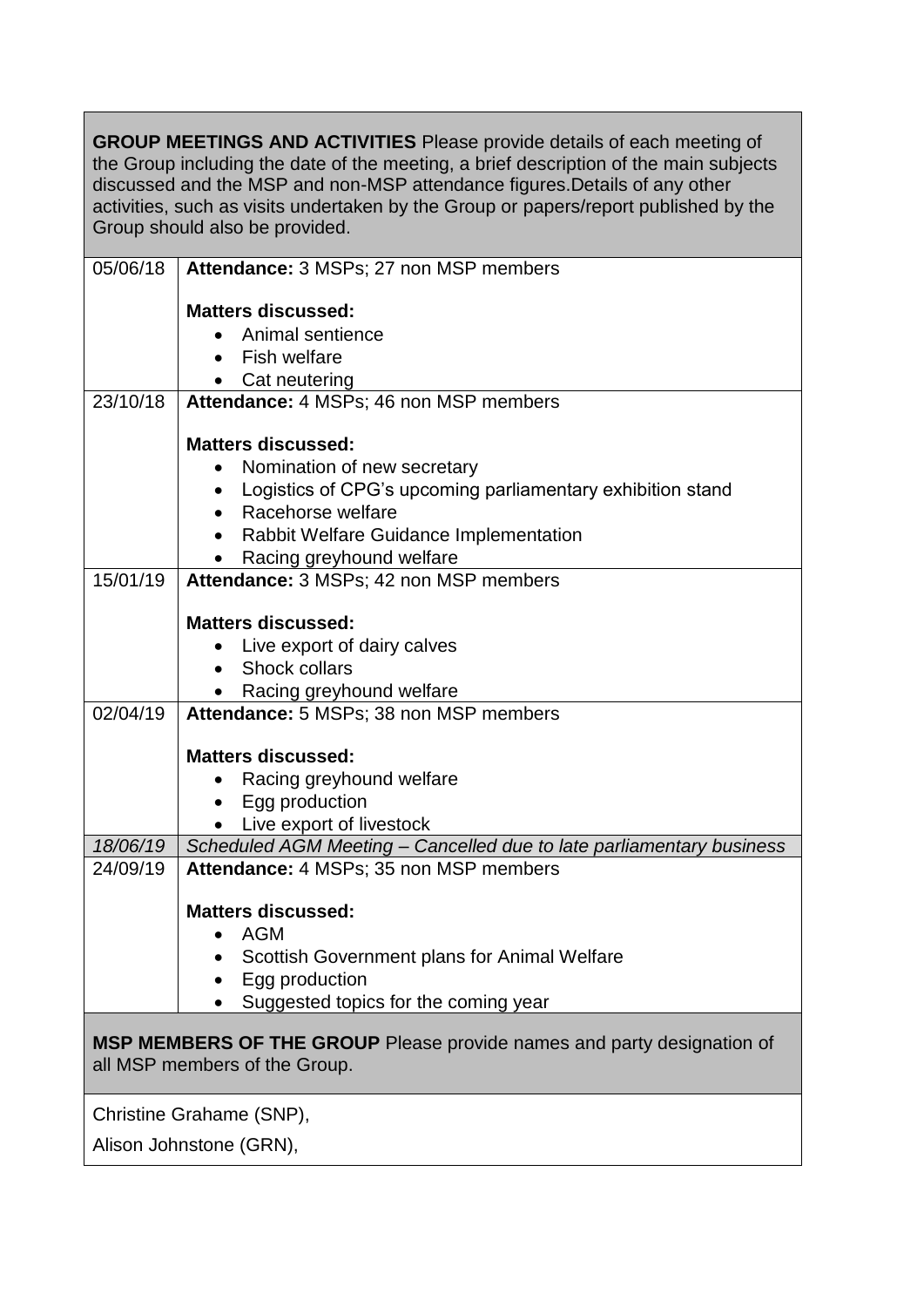Colin Smyth (LAB), Alex Cole-Hamilton (LD), Miles Briggs (CON), Emma Harper (SNP), Rona Mackay (SNP) and Gail Ross (SNP)

## **NON-MSP MEMBERS OF THE GROUP**

For organisational members please provide only the name of the organisation, it is not necessary to provide the name(s) of individuals who may represent the organisation at meetings of the Group.

| <b>Individuals</b> | Tracy Lygo - secretary<br><b>Edna Elliot-McColl</b><br><b>Romain Pizzi</b>                                                                                                                                                                                                                                                                                                                                                                                                                                                                                                                                                                                                              |
|--------------------|-----------------------------------------------------------------------------------------------------------------------------------------------------------------------------------------------------------------------------------------------------------------------------------------------------------------------------------------------------------------------------------------------------------------------------------------------------------------------------------------------------------------------------------------------------------------------------------------------------------------------------------------------------------------------------------------|
| Organisations      | <b>Advocates for Rabbit Welfare</b><br><b>Animal Aid</b><br>Animal and Plant Health Agency<br><b>Animal Concern Advice Line</b><br><b>Association of British Riding Schools</b><br><b>Blue Cross</b><br><b>Born Free Foundation</b><br><b>British Association for Shooting and Conservation</b><br><b>British Deer Society</b><br><b>British Equine Veterinary Association</b><br><b>British Horse Society</b><br><b>British Small Animal Veterinary Association</b><br><b>British Veterinary Association</b><br><b>British Veterinary Nursing Association</b><br><b>Canine Concern Scotland Trust</b><br><b>Cats Protection</b><br><b>CATSCO</b><br><b>Compassion in World Farming</b> |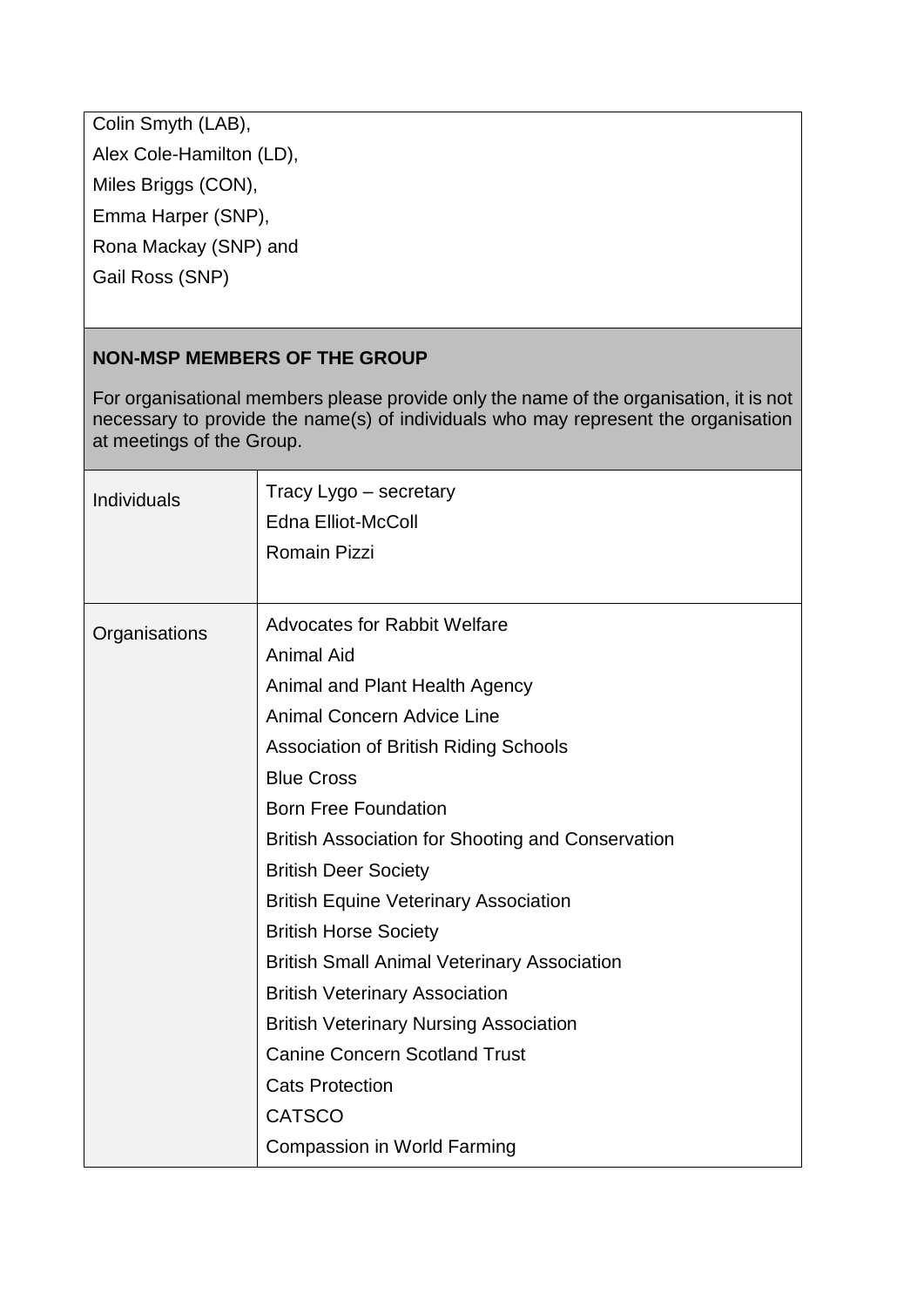| <b>Cruelty Free International</b>                                    |
|----------------------------------------------------------------------|
| Dog Warden Association Scotland                                      |
| Dogs Trust                                                           |
| Edinburgh Dog and Cat Home                                           |
| <b>Greyhound Welfare</b>                                             |
| <b>Fostering Compassion</b>                                          |
| <b>Horse Rescue Scotland</b>                                         |
| <b>International Fund for Animal Welfare</b>                         |
| Jeanne Marchig Centre for Animal Welfare                             |
| <b>League Against Cruel Sports</b>                                   |
| Local Authority Scottish Animal Health and Welfare Strategy<br>Group |
| <b>Marine Conservation International</b>                             |
| <b>National Farmers Union Scotland</b>                               |
| <b>National Wildlife Crime Unit</b>                                  |
| <b>Network for Animals</b>                                           |
| <b>One Kind</b>                                                      |
| <b>Perth and Kinross Council</b>                                     |
| Royal Society for the Protection of Birds (RSPB)                     |
| <b>Scotland's Rural College</b>                                      |
| <b>Scottish Badgers</b>                                              |
| Scottish Countryside Alliance                                        |
| Scottish Government (Rural and Environment Directorate)              |
| <b>Scottish Kennel Club</b>                                          |
| <b>Scottish Land and Estates</b>                                     |
| <b>Scottish Racing</b>                                               |
| Scottish Society for the Prevention of Cruelty to Animals            |
| The Kennel Club                                                      |
| University of Aberdeen                                               |
| University of St Andrews                                             |
| <b>Weimaraner Rescue</b>                                             |
| Whale and Dolphin Conservation                                       |
| <b>World Horse Welfare</b>                                           |
|                                                                      |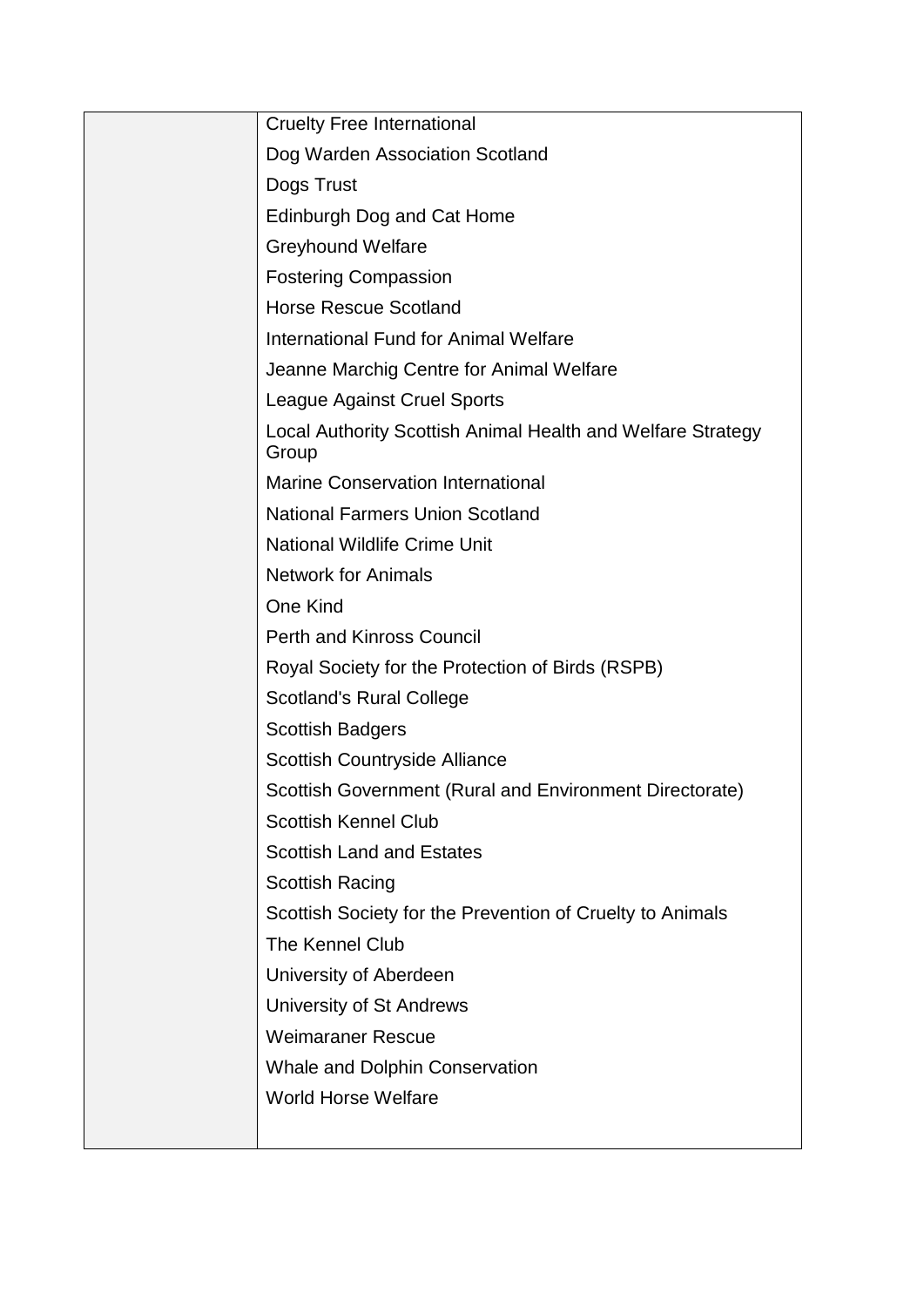# **GROUP OFFICE BEARERS**

Please provide names for all office bearers. The minimum requirement is that two of the office bearers are MSPs and one of these is Convener – beyond this it is a matter for the Group to decide upon the office bearers it wishes to have. It is permissible to have more than one individual elected to each office, for example, co-conveners or multiple deputy conveners.

| Convener                | <b>Christine Grahame MSP</b>           |
|-------------------------|----------------------------------------|
| <b>Deputy Conveners</b> | Alison Johnstone MSP & Colin Smyth MSP |
| Secretary               | Tracy Lygo                             |
| <b>Treasurer</b>        | None appointed                         |

# **FINANCIAL BENEFITS OR OTHER BENEFITS RECEIVED BY THE GROUP**

Please provide details of any financial or material benefit(s) received from a single source in a calendar year which has a value, either singly or cumulatively, of more than £500. This includes donations, gifts, hospitality or visits and material assistance such as secretariat support.

Details of material support should include the name of the individual providing support, the value of this support over the year, an estimate of the time spent providing this support and the name of the organisation that this individual is employed by / affiliated to in providing this support.

Groups should provide details of the date on which the benefit was received, the value of the benefit and a brief description of the benefit.

If the Group is not disclosing any financial information please tick the box to confirm that the Group has considered the support received, but concluded it totalled under the threshold for disclosure (£500). X

## **SUBSCRIPTION CHARGED BY THE GROUP**

Please provide details of the amount charged and the purpose for which the subscription is intended to be used.

No subscription charged